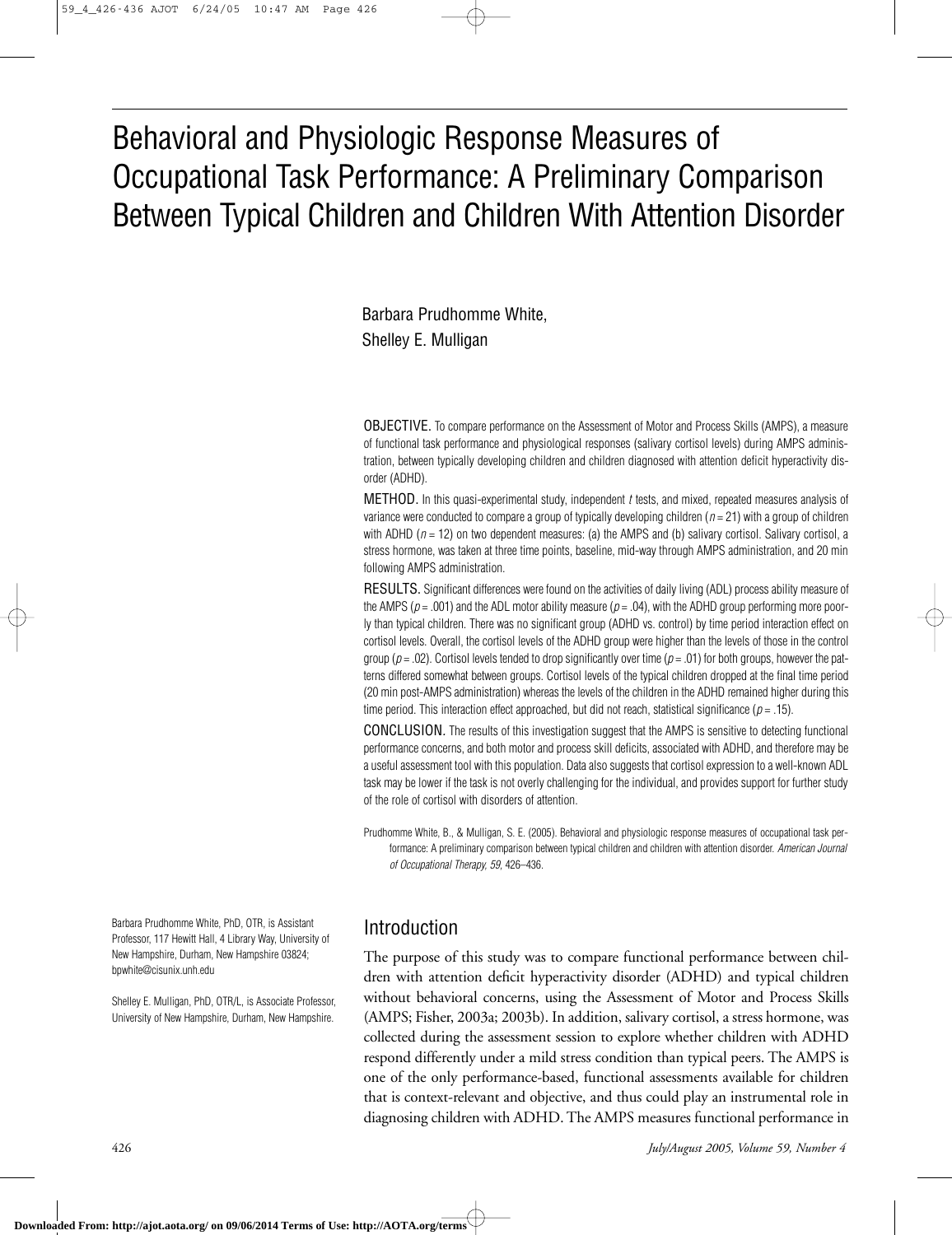both activities of daily living (ADL) such as dressing, and instrumental activities of daily living (IADL), such as homemaking tasks (Fisher, 2003a). The American Academy of Pediatrics' *Clinical Guidelines for Diagnosing ADHD* (Committee on Quality Improvement and Subcommittee on Attention-Deficit/Hyperactivity Disorder [CQI], 2000) suggested that functional performance should be considered as part of an ADHD assessment protocol. This reinforces adherence to the *Diagnostic and Statistical Manual of Mental Disorders, Fourth Edition* (DSM–IV; American Psychiatric Association, [APA], 1994) guidelines that state an assessment of functional impairment should be included when making the diagnosis of ADHD. However, the Clinical Guidelines state "*No instruments used in primary care practice reliably assess the nature or degree of functional impairment of children with ADHD*" (CQI, p. 1166).

Research demonstrating the utility of the AMPS in helping to determine the extent to which function is impacted in children being assessed for ADHD may lead to greater use of this tool in clinical practice. To date, there are very few published studies using this assessment tool specifically with children with attention disorders. However, the tool has been used extensively for other conditions that affect functional performance in ADL, such as brain injury, Alzheimer's, and aging (Darragh, Sample, & Fisher, 1998; Duran & Fisher, 1999; Fisher, 2003a, 2003b; Hartman, Fisher, & Duran, 1999) affording some confidence that the tool might be sensitive to the types of behaviors noted in ADHD. Moreover, personal communication with the author of the AMPS (A. G. Fisher, personal communication, August 8, 2002) suggested that using the AMPS with children with ADHD would be an appropriate application.

Salivary cortisol was added to the study because of some suggestion in the literature that children with ADHD may express stress or arousal hormones differently than children without behavioral concerns. The assessment challenge in this study was expected to generate some degree of alerting or arousal response and provided an opportunity for a comparison probe between groups.

### Attention Deficit Hyperactivity Disorder

ADHD constitutes one of the most common childhood behavioral and functional performance complaints in the United States (Barkley, 1997b, 1997c; Brown et al., 2001; Diller, 1998). Currently, ADHD is believed to be composed of at least two forms; one being a primarily inattentive type (Attention Deficit Disorder; ADD) and the other combined with hyperactivity features (ADHD) (APA, 1994; Barkley, 1997c; Wolraich, Hannah, Baumgaertal, & Feurer, 1998). This study was not designed to distinguish between the two types, nor were the children who were recruited to participate assessed differentially for subtypes by their primary care providers and school personnel. Thus, the term ADHD used in this paper describes children who fit one or both behavioral clusters.

Prevalence estimates for ADHD vary widely, from 3–26% depending on location within the United States, socioeconomic status (SES), level of parental education, race, gender, age, and adherence to diagnostic criteria (Angold, Alaattin, Egger, & Costello, 2000; Brown, 2000; Brown et al., 2001; Costello et al., 1996; LeFever & Dawson, 1999; Zito et al., 2000). This disparity in diagnostic prevalence estimates is a current focus of concern (Hoagwood, Kelleher, Feil, & Comer, 2000; LeFever, Arcona, & Antonuccio, 2003) and may be in part linked to inconsistent diagnosing procedures. The literature suggests that diagnosing protocols differ greatly among health care providers and geographical locations within the United States, and indeed between the United States and other countries (National Institutes of Health Consensus Development Conference Statement: Diagnosis and Treatment of Attention-Deficit/Hyperactivity Disorder, 2000).

Some of the variability in diagnosing ADHD may be due in part to the degree to which functional performance is considered when assessing children who are suspected of having ADHD (Brown et al., 2001; Jensen, 2000). Although most ADHD-specific rating scales and assessments appear to have adequate sensitivity and specificity to gather information from parents and teachers about the existence of perceived ADHD-type behaviors in children (Arnold, 1997; Barkley, 1997a, 1998; Brown, 2000; Campbell, 2000), the information provided is not necessarily sufficient to determine the effect of any existing behaviors on actual functional performance across a variety of settings (Brown et al., 2001; Costello et al., 1996; Jensen, 2000). Consistent with DSM–IV (APA, 1994), a differential diagnosis of ADHD should be made when the behavioral symptoms are determined to impair functional performance within a developmental perspective, exist for at least 6–12 months, and be the final diagnostic choice once other possibilities for the behaviors have been ruled out (Barkley, 1998; Brown et al., 2001).

A number of widely used ADHD assessment instruments use noncontextual tasks (e.g., attending to visual cues on a computer screen, working memory tests, visual-motor tests, and continuous performance-type tasks) that are distal to realistic situational demands, or rely heavily on subjective reports from parents and teachers (Grant, Illai, Nussbaum, & Bigler, 1990). The research literature suggests that these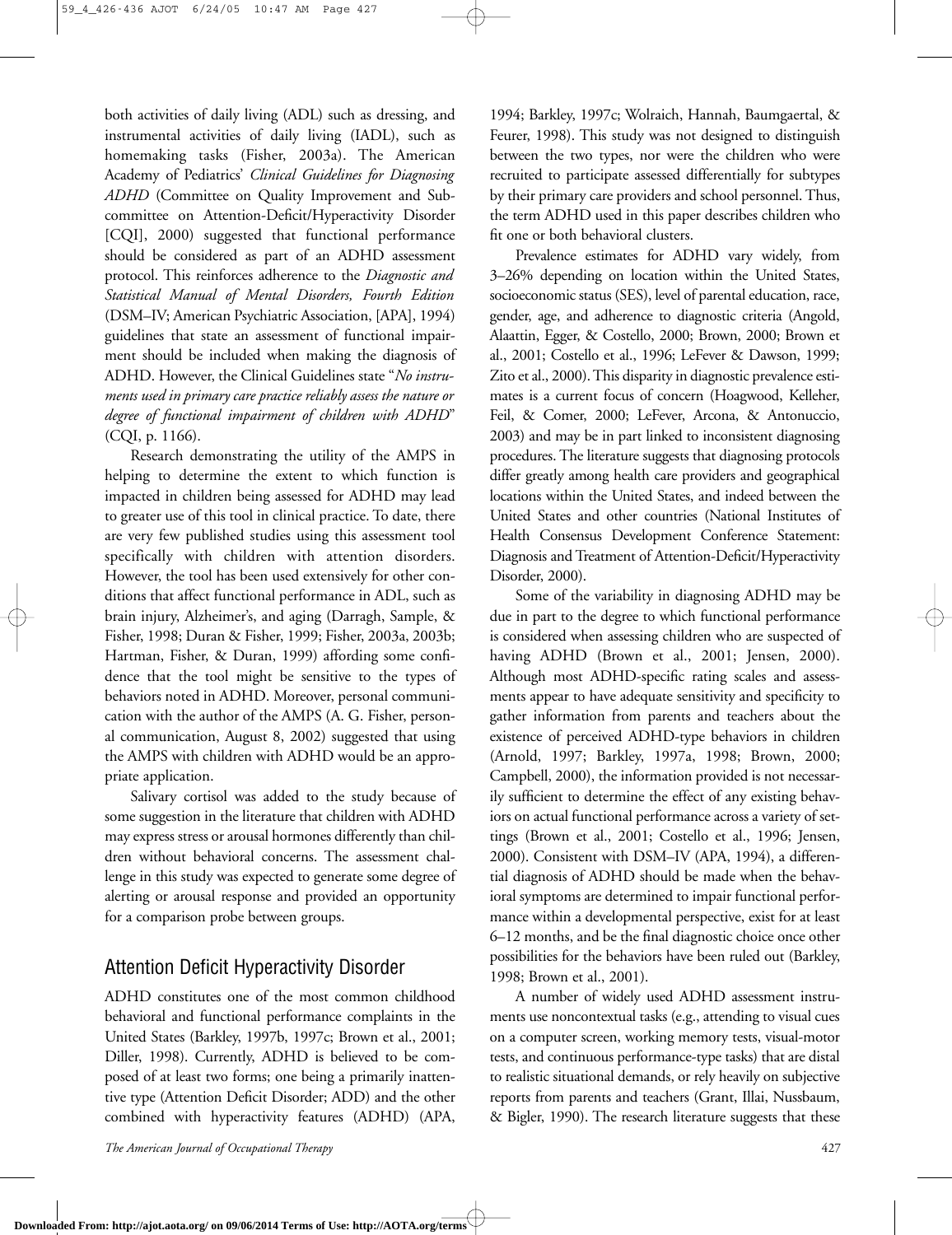assessments are generally not sensitive enough when used alone to distinguish ADHD behaviors sufficiently well for diagnostic purposes. Therefore, a combination of assessments is recommended (CQI, 2000; Dewey, Kaplan, Crawford, & Fisher, 2001; Gordon & Barkley, 1998; Manly et al., 2001).

### Assessment of Motor and Process Skills

The AMPS is a criterion-based measure of functional ability. The client's abilities are assessed while performing meaningful tasks. This approach to evaluation differs from the approach taken by most other assessment tools that tend to measure specific component skills such as visual perception, motor planning, or attention. Even though 36 motor and process skills are scored in an AMPS assessment, each of these component skills is scored within the context of task performance. Thus, successful task completion performed efficiently and safely is the criterion by which motor and process skills are scored in the AMPS.

Evaluation of skills within the natural context of functional tasks is what may afford the AMPS its greatest potential for use with the ADHD population. Current thoughts about ADHD suggest that it is not comprised by the breakdown of specific capacities such as attention per se, but rather as a breakdown of the broader adaptive and regulation capacities associated with frontal lobe function (Castellanos, 1997; Castellanos et al., 2002; Grant et al., 1990; Kempton et al., 1999; Nigg, 2001; Posner & Rothbart, 1998; Quay, 1996; Steger et al., 2001). This more extensive view of ADHD conceptualizes it as an executive function disorder rather than as an ADD (Arnold, 1997; Barkley, 1997a, 1997b; Campbell, 2000; Sadeh, Gruber, & Raviv, 2002; Rubia et al., 2001; White, 1998).

Although the AMPS was not designed to measure executive functions specifically, its focus on functional task completion in the natural context makes it highly attractive as an assessment of executive function integrity. Duran & Fisher (1999) argued that adaptive, purposeful behaviors can be observed as skills that influence functional human performance in daily tasks. Further, Schwartz and colleagues (Schwartz, Mayer, FitzpatrickDeSalme, & Montgomery, 1993) noted that known executive function impairments (e.g., following traumatic brain injury) were reflected and measurable in ADL performance, particularly as errors in intention or planning for action. Functional performance problems in daily activity were also documented by Ylvisaker and DeBonis (2000) who studied both adolescents with ADHD and adolescents following traumatic brain injury. The AMPS was used in this study to see whether children who were identified as having ADHD,

and thus executive function disorder, displayed less-skilled functional behavior when performing ADL or IADL.

Based on this literature, it is believed that some of the functional behaviors and process skills needed to successfully perform AMPS ADL or IADL tasks might reflect certain capacities that are described as executive function abilities. These capacities may include: (a) impaired behavioral inhibition leading to impulsiveness, impaired adaptability, and questionable judgment in relation to situational demands, (b) impaired emotional regulation leading to misappraisals of others' behavior or actions as well an impaired sense of self-worth and efficacy, (c) impaired interference control leading to less flexible selective attention skills, (d) impaired working or short-term memory, (e) decreased ability to internalize self-speech that in turn helps regulate behavior and support adaptive learning, (f) decreased ability to apply knowledge adaptively, (g) impaired temporal pacing (e.g., performance is too slow or too fast), and (h) variable activity levels (e.g., hyperactivity and fidgetiness, or sluggishness) (Barkley, 1997a; Campbell, 2000; Castellanos et al., 2002; Goldstein & Goldstein, 1998; Jensen, 2001).

In addition to process skills, the AMPS measures motor skills such as fine and gross motor performance, and balance and postural control, in the context of functional task performance (standing, reaching, grasping, etc.). It is welldocumented that many children with ADHD have mild motor deficits such as clumsiness (Holborow & Berry, 1986; Mulligan, 1996). For example, Mulligan identified a number of sensory motor deficits in children with attention disorders including poor visual-motor skills, poor balance, and motor planning difficulties. Therefore, the AMPS may also be useful in detecting some differences in motor performance between children with and without ADHD.

### Salivary Cortisol

Another purpose of this study was to explore potential relations between functional behavior performance and stress responding. The human stress response system is influential in regulating neurohormones that support arousal and alert states necessary for adaptive, functional behavior (McEwen, 2002). Although a number of researchers have been interested in relations between ADHD and the Hypothalamic-Pituitary-Adrenal (HPA) axis (King, Barkley, & Barrett, 1998; Lurie & O'Quinn, 1991; Lyons, Lopez, Yang, & Schatzberg, 2000; Scerbo & Kolko, 1994), no studies in the literature have been reported that investigated stress responding during a functional task in children with or without ADHD.

The HPA axis is primarily responsible for the production of cortisol as part of a stress or arousal response to environmental challenges (Kirschbaum & Hellhammer, 1989;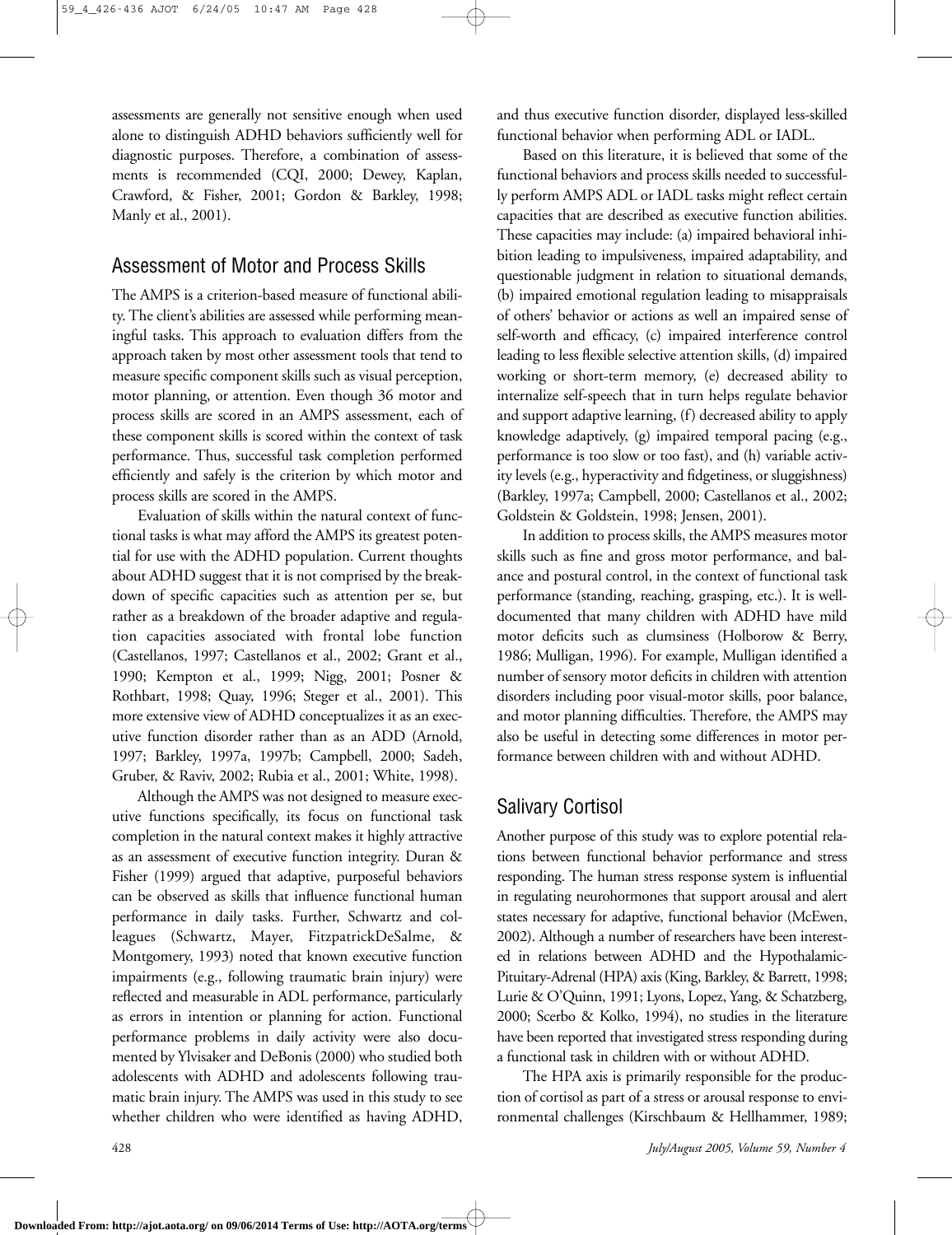McEwen, 2002; Sapolsky, 2004). Cortisol is an essential and naturally occurring hormone that is produced continuously as part of a daily cycle in humans (Spangler, 1991). One of the human glucocorticoids, cortisol, is implicated in a variety of processes including memory, attention, and the metabolizing of glucose for physical activity (McEwen; Sapolsky). Healthy individuals show a matured pattern of cortisol production by 3–4 months of age (Larson, White, Cochran, Donzella, & Gunnar, 1998; Spangler). Although fluctuations in cortisol levels within individuals occur as various challenges and tasks arise throughout the day, an expected pattern of cortisol production is one in which highest concentrations are in the early morning, with a gradual dropping off of levels through the late afternoon and evening (Gunnar & White, 2001). Cortisol is easily collected through saliva, which is subsequently analyzed in a laboratory using assay technology. Patterns of cortisol response to specific challenges can be investigated by comparing multiple samples among and between individuals over specified time periods (e.g., pre, during, and post a specific stress event). Moreover, the adaptability and responsiveness of the HPA system is sometimes assessed by administering substances such as dexamethosone, a synthetic adrenocortical steroid, which typically suppresses cortisol production temporarily.

A recent primate study in which two groups of squirrel monkeys were compared (Lyons et al., 2000) suggested that monkeys with higher cortisol tended to show poorer response inhibition behaviors, a skill linked to executive function. The authors hypothesized that higher amounts of cortisol may disrupt the neurotransmission of dopamine in the frontal areas of the brain that support executive functions. This theory had also been suggested by other researchers working with primates (Sánchez, Young, Plotsky, & Insel, 2000).

Several researchers have suggested that the HPA response may be affected in some children with ADHD. Kaneko and colleagues (Kaneko, Hoshino, Hashimoto, Okano, & Kumashiro, 1993) found differences in daily cortisol rhythm patterns in some children with ADHD, particularly those with more severe symptoms. When compared to adult controls, only 43.3% of the children with ADHD expressed normal daily cortisol rhythms compared to 90% in the adults. Although the "normal" adults all responded to a challenge to the HPA system using dexamethasone by a normal suppression of cortisol production, only 46.7% of the children with ADHD displayed normal suppression. Consistent with this finding, King et al. (1998) suggested that children with ADHD may have less adaptive HPA responsivity to environmental challenges, as measured by salivary cortisol. Their data suggested that children who remained ADHD/ADD labeled over a 3-year period had a less-than-optimal stress response to examinations when compared to children who no longer fit the diagnosis.

Lupien and colleagues (Lupien et al., 1998, 2002) have observed the influence of cortisol and other neuroactive steroids on cognitive performance in studies investigating both the aging process in the elderly and memory skills in young children. Findings from these studies suggest that cortisol is necessary for cognitive function and that cortisol levels may be adaptive. It appears that "just the right amount" is required for successful performance in certain tasks, and too little or too much may alter performance significantly. Ultimately, these studies demonstrate that stress and arousal responses to life situations as measured by salivary cortisol are far from being well understood, especially in individuals with executive function disturbances. Further study is needed in order to better understand potential relations between HPA response and disorders of attention or behavior regulation and functional performance.

The hypotheses of this study were that: (1) Children with ADHD would demonstrate less ability on the AMPS when compared to typical controls, and (2) Children with ADHD would demonstrate a different pattern of cortisol response to the task challenge (AMPS assessment), although the nature of the difference was unpredictable. This research was designed as exploratory, to determine whether the AMPS may be a useful assessment tool with ADHD populations. Second, this study aimed to determine whether further investigation into the usefulness of salivary cortisol as a measure of stress response has application in the study of individuals with ADHD.

### Methods

### *Participants*

Children from the Northeast United States were recruited for this study through friends, colleagues, flyers, and newspaper ads. Twenty-one typically developing children without behavioral concerns (typical controls), and 12 children with a primary diagnosis of ADHD confirmed by both a physician (all pediatricians) and a psychologist or special educator were recruited. Using online statistical software, a power analysis was conducted to determine adequate sample size for being able to reject false null hypotheses. As a preliminary pilot study, power was set at .7, and mean expected change in AMPS logit measures was set at .5, yielding a goal of 15 participants per group for conducting the independent *t* tests. (http://www.stat.uiowa.edu/ ~rlenth/Power/index.html)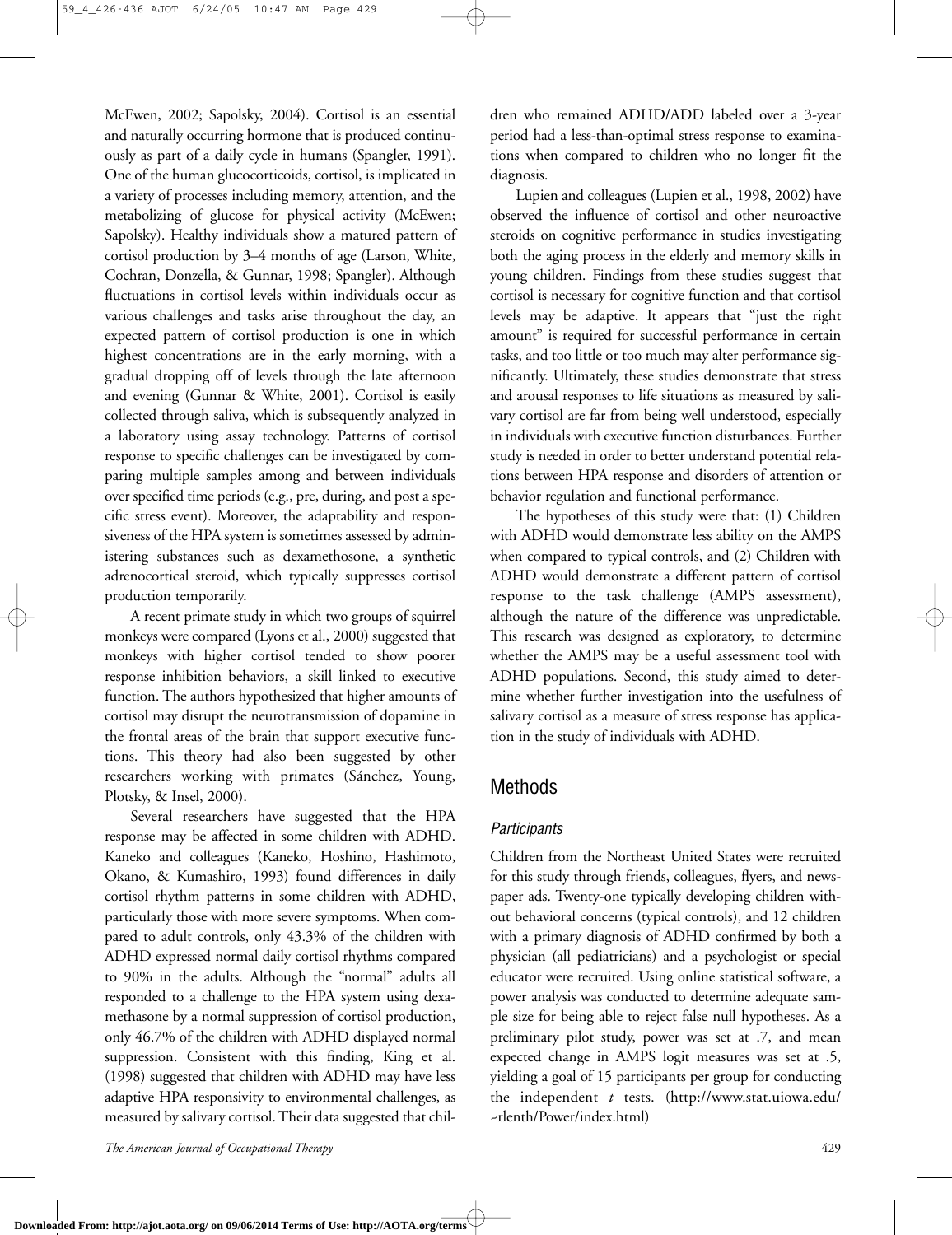Recruitment efforts resulted in a total sample of 33 children. All of the children in the sample came from within a 45-mile radius of each other, and were self-described by parents as within a middle-income socioeconomic status (SES). All but two children came from two-parent homes. Ninety-eight percent of the sample were Caucasian. All of the parents with children in the ADHD group ( $n = 12$ ) had BS/BA degrees or higher, while 89% of parents in the typical group (*n* = 21) held BS/BA degrees or higher. Seventynine percent of the typical children and 83% of the ADHD sample were male. Using independent *t* tests, children's ages between groups were not significantly different and ranged from 5–12 years (mean = 8.55 years) in the typical group and 6–13 years (mean = 8.2 years), in the ADHD group. Baseline cortisol levels taken prior to task performance were also not significantly different between groups.

Of the 12 children diagnosed with ADHD, two had secondary diagnoses including (a) Tourette's syndrome and obsessive compulsive disorder and (b) anxiety disorder. Eight children in the ADHD group were taking at least one medication [e.g., Ritalin(r), Concerta(r), Adderall(r), Paxil(r), or Clonodine(r)] regularly, and two children were not prescribed medications. In order to assess the children's behavior while not under the influence of stimulant medication, the parents of all the children but the two with comorbid diagnoses agreed to a washout period of at least 5 hours prior to testing (if taking Ritalin) or by skipping the prior dose if taking Concerta or Adderall. The peak effect time for methylphenidate (active ingredient in Ritalin and Concerta) is approximately 1.9 hours in tablet form (Ritalin) and 4.7 hours for extended-release (Concerta) whereas the peak effect for amphetamine (Adderall) is approximately 2–3 hours (*Methylphenidate hydrochloride*, 2001); (Dexmethylphenidate-Novartis/Celgene, 2002). Several studies suggest that stimulant medications taken for ADHD (including methylphenidate) do not affect cortisol levels (Maayan et al., 2003; Scerbo & Kolko, 1994; Weizman et al., 1987). Therefore, it was felt that the cortisol levels of the 2 participants who were medicated during testing would not be significantly affected by the medication. Permission to conduct the study was given by the investigator's Institutional Review Board, Human Subjects Committee, and the study was conducted in accordance with accepted ethical principles.

### *Functional Activities of Daily Living Performance Measure: Assessment of Motor and Process Skills*

Once parents consented and children assented to participation, phone or personal interviews were conducted to establish a variety of home tasks (approximately 3–5 tasks) in which the children participated independently or with minimal assistance. Of these, children chose two tasks for which they agreed to be assessed. The children were assessed in either their homes  $(n = 31)$  or in a university setting designed to mimic a typical home kitchen (two children in the typical group).

The AMPS (Fisher, 2003a, 2003b) measures a variety of functional skills available to an individual while he or she performs two–three tasks of his or her choosing, in either *personal activities of daily living* (PADL; e.g., basic hygiene and dressing skills such as donning shoes and socks) or *IADL* (e.g., household tasks such as making a sandwich, vacuuming, or making a bed) within a familiar context. Each individual observation is rated on 36 different aspects of task performance, divided into two ability dimensions: motor and process. Together, the 20 motor and 16 process item scores provide evaluation information about the quality and efficiency of goal-directed actions while performing a specific task (Fisher, 2003a). Assessment results, based on multifaceted Rasch analyses (Fisher, 2003a), are expressed as ADL motor and ADL process ability measures. The AMPS is a criterion-referenced tool, with both ADL motor and process measures indicating relative performance along a continuum of less–more competence in specific skills. In addition, normative data is available (www.ampsintl.com) for reference to same-aged peers.

The AMPS has been researched extensively regarding its psychometric properties and both clinical and research applications (Duran & Fisher, 1999; Fisher, 2003a, 2003b; Fossey, 2001). The first author was calibrated (an indicator of consistency of individual rater severity) as a reliable AMPS rater and assessed all of the children in the study. Because of recruitment and resource limitations, the researcher was aware of the group status for nine of the children in the ADHD group. Although this posed a possible threat to objectivity during assessment, the AMPS format affords some degree of bias control because the motor and process measures (*logits*) are logarithmically derived using three assessment dimensions: (a) task difficulty, (b) individual performance, and (c) evaluator rating severity. Thus, an evaluator does not have any information about an individuals' relative performance until the data are computer analyzed and all three data contributions are assimilated into an ability measure. Moreover, the AMPS software is designed to catch any illogical scores, based on an overall pattern of scores (Fisher, 2003a), providing an additional protection against systematic examiner bias. All AMPS assessments for this study were scored by computer and double-checked by an AMPS faculty-trainer. The researcher recalibrated on the AMPS at the end of data collection to identify any possible drift in rating severity that may have affected objective scoring. Calibration severity remained stable.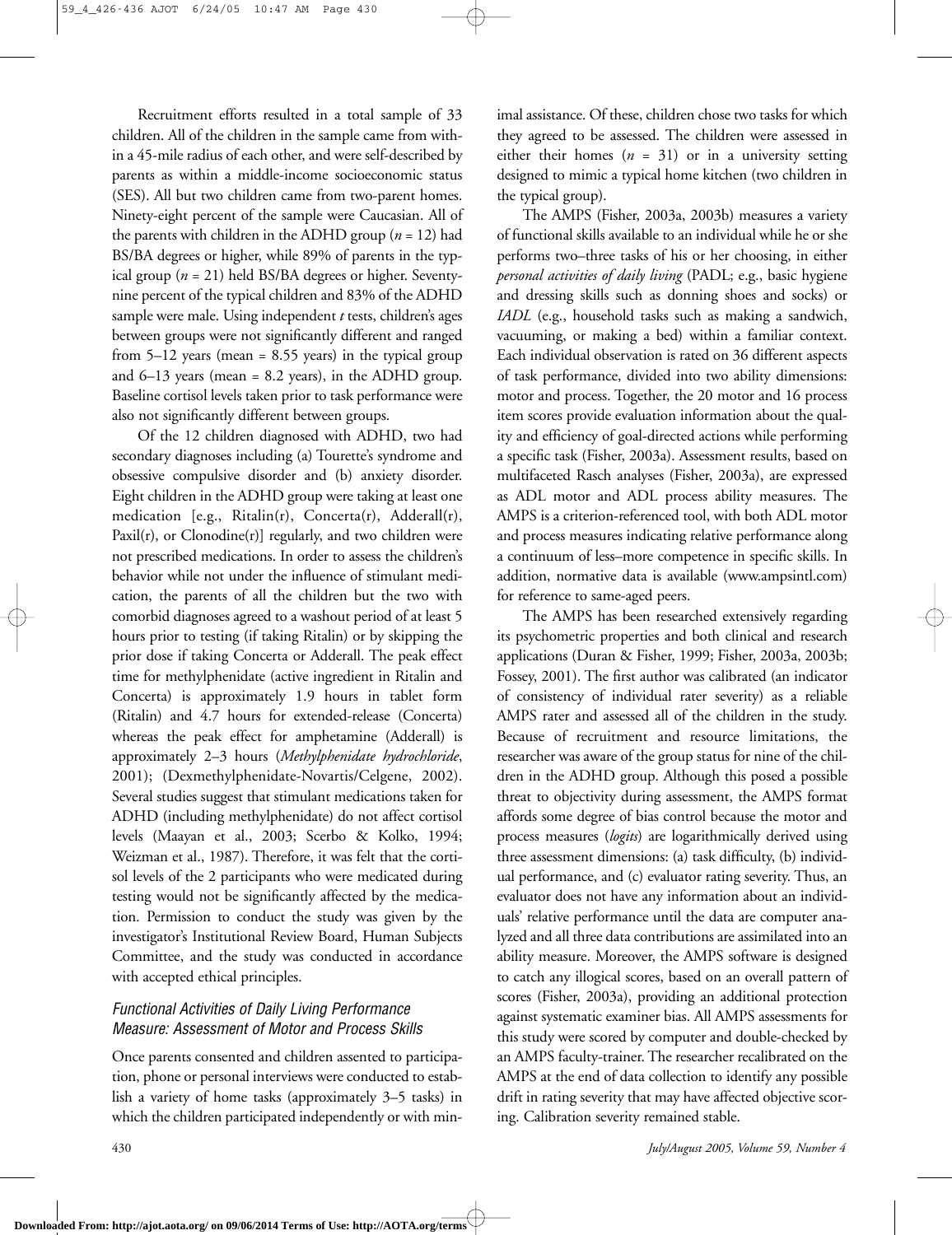Multifaceted Rasch methods allow for diversity in task items and difficulty, such that the children were given a choice of tasks. All of the children chose age-appropriate tasks within difficulty ranges of easier-than-average to harder-than-average for which they had some prior experience. Standardized AMPS assessment procedures require that clients demonstrate knowledge of the task to be assessed and expectations for performance before beginning the task. This is accomplished by telling the examiner what they are being requested to do and by indicating that they know where necessary items to complete the task are kept. This helped to ensure that all children knew what was expected of them before proceeding. All AMPS assessments were completed without disruption within the 20-min time period between saliva samples, with two exceptions. These two children needed an extra 5–7 min to complete the tasks. Although the researcher was mindful of the time between samples, the children were not aware of any time constraint and were encouraged prior to the assessment to complete the tasks at a natural pace. Tasks on which the skills were rated included a variety of personal and IADL tasks, including brushing teeth, donning socks or shoes, making sandwiches, watering plants, making a bowl of cereal and a glass of juice, vacuuming, folding laundry, making beds, and making soups or hot beverages.

#### *Hypothalamic-Pituitary-Adrenal Axis Measure: Salivary Cortisol*

Cortisol as a distal measure of HPA response in humans is well-documented in the literature (Kirschbaum & Hellhammer, 1989). Saliva samples are an easy, relatively non-intrusive method for assessing biologically available levels of cortisol and have been demonstrated in a number of studies to correlate highly with blood levels (Bober, Weller, & Tait, 1988; Riad-Fahmy, Read, Walker, & Griffiths, 1982; Woodside, Winter, & Fisman, 1991).

Methods for saliva collection and storage were consistent with other studies in the literature (Gunnar & White, 2001; Kirschbaum & Hellhammer, 1989). Saliva samples were collected within the first 10 min of the assessment period as an index of baseline cortisol levels. The second sample, reflecting an initial response to the assessment, was taken approximately 20 min (mean = 23 min, range = 20–26 min) after the beginning of the AMPS tasks, and the third sample, reflecting cortisol levels at the completion of the assessment period, was taken approximately 20 min following the completion of the tasks (mean = 24 min, range = 21–29 min). Saliva samples were collected into airtight vials directly or through a straw, depending on each child's preference. A number of children elected to use sugarless gum [Original Flavor Trident(r)] to stimulate salivation

(Gunnar & White). Salivary cortisol samples were collected at least one hour after a meal to control for postprandial surges in cortisol associated with digestion (Riad-Fahmy et al., 1982).

All AMPS assessments were completed in the afternoon between 1:45 p.m. and 5:01 p.m. (*N* = 33) over a 9-month study period. Control samples (aggregate saliva) were placed in each batch and individual samples and control samples were analyzed within the same batch. Laboratory technicians were blinded to control vials of aggregate saliva. Once samples were collected, they were stored in a freezer at -20 F. until they were transported on dry ice to Dartmouth Reference Laboratory, Lebanon, New Hampshire, for analysis. Each sample was assayed in duplicate using the DPC Coat-A-Count salivary cortisol radioimmunoassay (Diagnostic Products Corp., Los Angeles, CA). The analytical measuring range of this assay is 0.1–5.0 µg/dL, with interassay coefficient of variation of the assay being < 6.4% across the measuring range. Intra- and inter-assay coefficients of variation were 6.1% and 6.2% for mean concentrations of .25 µg/dL (control samples) and .152 µg/dL (study samples), respectively. All duplicate samples correlated significantly (*N* = 125, Pearson *r* = .98, *p* < .001).

#### *Data Analyses*

Statistical analyses were conducted using SPSS 11.0 software. Prior to conducting statistical analyses, cortisol data were log transformed to control for a positive skew (Gunnar & White, 2001). Measures for group comparison included the AMPS motor (ADL motor) and process (ADL process) logits, calculated by AMPS assessment software (Fisher, 2003a, 2003b), and salivary cortisol gathered over three time points. Independent *t* tests, with alpha set at  $p < .05$ , were conducted to determine group differences with the AMPS measures. One-tailed tests were used since there is substantial evidence in the literature to suggest that children with ADHD are likely to perform less capably than typical peers. A repeated-measures mixed analysis of variance was used to analyze group differences in salivary cortisol levels over the three time points.

### Results

On the ADL process measure of the AMPS, statistically significant differences were found between the children with ADHD and the typical group,  $t(31) = 3.47$ ,  $p = .001$  (see Table 1). Statistically significant differences were also found on the AMPS ADL motor measure,  $t(31) = 1.79$ ,  $p = .04$ . When compared to the normative data, the typical children's average motor and process logits were similar to average 7–8 year-old expectations while the ADHD group average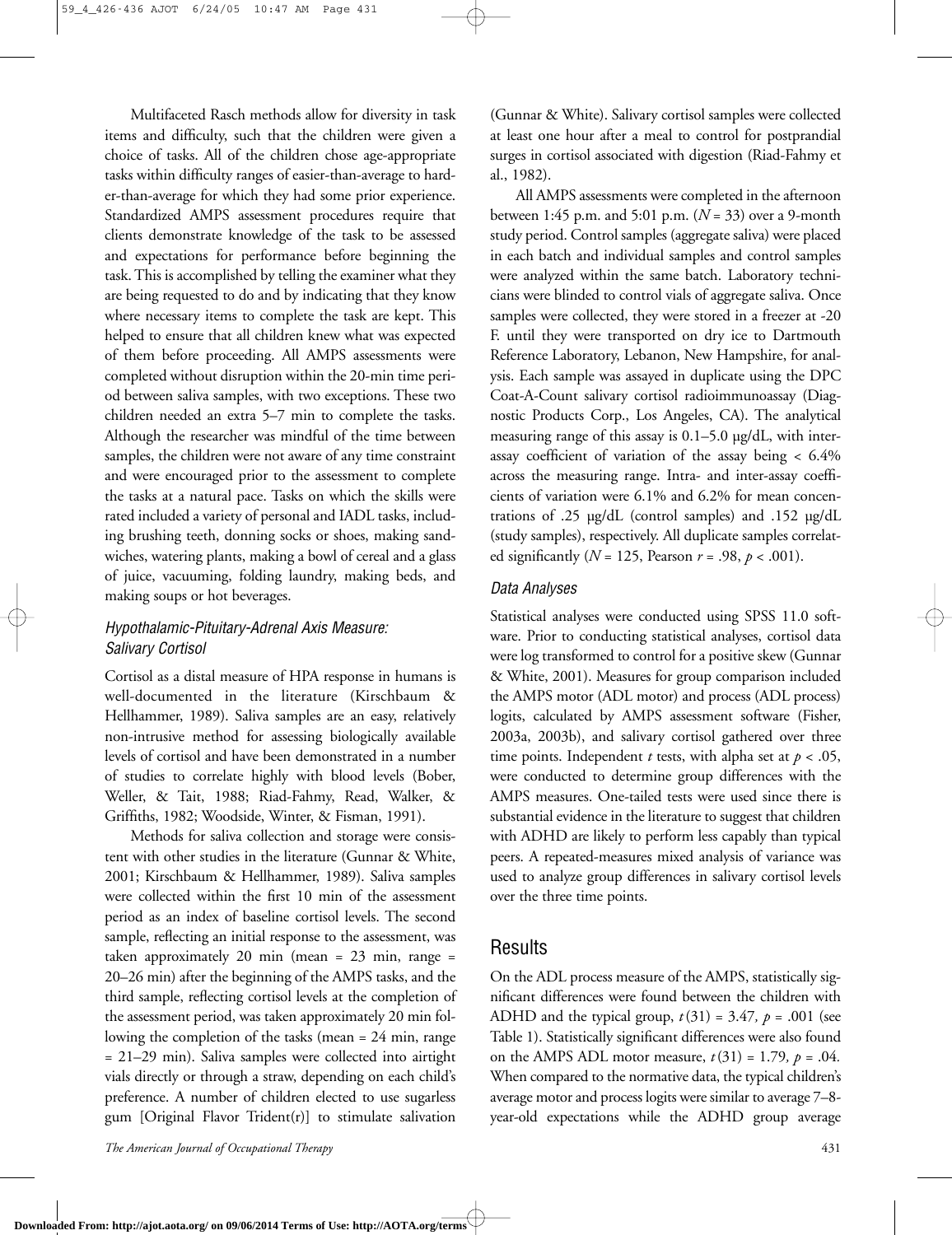| TABLE 1. CHUUD GUINDANSUN UN MSSESSINGHL UN MULUI ANU FTUGESS ONNIS OGUIES | Mean ADL Motor<br>Logit (Se)   | AMPS ADL<br>Motor t | $p \ (< .05)$ | Mean ADL Process<br>Logit (Se)  | AMPS ADL<br>Process t | $p \ (< .05)$ |
|----------------------------------------------------------------------------|--------------------------------|---------------------|---------------|---------------------------------|-----------------------|---------------|
| ADHD Group $(n = 12)$                                                      | 1.39 (.54)<br>range (.49–2.32) | $t(31) = 1.79$      | $p = .04$     | $-10(0.15)$<br>range (-.80-.91) | $t(31) = 3.47$        | $p = .001$    |
| Typical Group ( $n = 21$ )                                                 | 1.81(0.71)<br>range (.25–3.30) |                     |               | .81 (.82)<br>range (-.33-2.81)  |                       |               |

#### **Table 1. Group Comparison of Assessment of Motor and Process Skills Scores**

*Note.* ADL = activities of daily living; AMPS = Assessment of Motor and Process Skills.

motor and process logits were lower than average. (http:// www.ampsintl.com/documents/NormativeData.pdf)

To examine group differences in cortisol levels over the three time periods, a mixed, repeated measures analysis of variance was conducted with cortisol as the dependent measure, ADHD/Typical group as a between subjects factor, time of cortisol sample as a within-subjects, repeated measure factor. The results indicated no significant interaction effects,  $p = .15$ . The main effect for group was significant,  $F(1, 31) = 5.7$ ,  $p = .02$ , indicating that overall, the cortisol levels of the children in the ADHD group were higher than the levels of those in the control group. The main effect for the repeated measure variable, time, was also significant,  $F(2, 62) = 4.97$ ,  $p = .01$ . In examining the mean cortisol levels over the three time periods, it was evident that cortisol levels tended to drop over time. A graph of the data (Figure 1) does however illustrate a pattern difference between groups, of cortisol expression over the three cortisol samples. The children with ADHD stayed relatively stable from time point-2 to time point-3, while the cortisol levels of the typical children dropped during this period of time. As noted above, this interaction effect approached, but did not reach, statistical significance.



**Figure 1. Comparison of salivary cortisol between groups at each time point.**

### **Discussion**

The finding that children with ADHD score lower on the AMPS ADL motor and process measures than typical children suggests that the AMPS is capable of capturing the essential functional behaviors of concern to parents and teachers. Additionally, the AMPS provided rich details revealing how behaviors characteristic of children with ADHD affected functional performance in everyday activities. For example, the AMPS scores were able to identify subtle motor deficits or clumsiness during tasks such as bumping into things or dropping items. Previous research identifying motor-control problems in children with ADHD was therefore supported by the results of this study. Mild weaknesses in motor control surfaced as errors in motor inefficiency, disorganization, and incoordination. In the process area, difficulties following multistep tasks, sensitivity to distractions, and lack of skill in accessing help and learning from mistakes, were some of the common problems that interfered with task performance. These problem areas measured by the AMPS are consistent with recent conceptualizations of ADHD as a disorder of executive function involving problems with timing, sequencing, refined motor coordination, memory, attention to task, and organization (Arnold, 1997; Sadeh et al., 2002).

Occupational therapists may therefore consider using the AMPS with children who have symptoms consistent with ADHD. This test provides an effective alternative to self-report measures of function by providing objective, detailed information regarding a child's functional capabilities. In addition, AMPS scores provide information about the effects that subtle motor and executive function challenges have on the child's ability to complete meaningful tasks. Another advantage of the AMPS as a measurement tool is that it can be given repeatedly over time to determine changes in performance. Thus, the AMPS could be used widely to determine if medication and/or nonmedication interventions are successfully addressing the functional behaviors associated with ADHD. This particular use of the AMPS could be valuable in evaluating effective treatments for children accurately diagnosed with ADHD.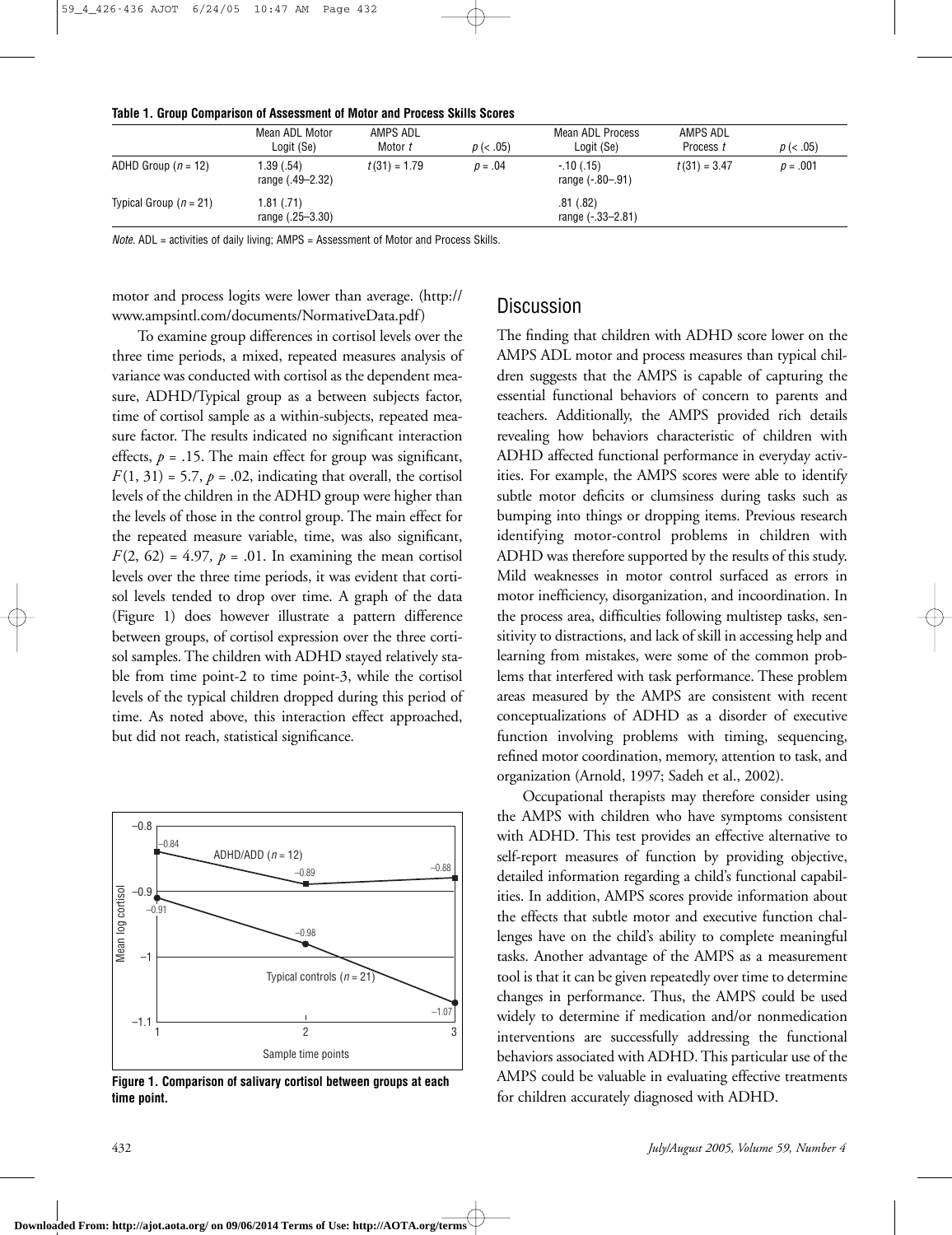Although no directional hypotheses were identified regarding cortisol response to the AMPS, the authors anticipated that the AMPS challenge would elicit a different pattern of response between the two groups. Surprisingly, in the typical children, instead of an increase in cortisol that would reflect a mounted response to a challenge, the AMPS task appeared as either a neutral stimulus (eliciting no response) or as promoting a drop in cortisol levels. Either explanation is possible. More extensive baseline data of home samples documenting each child's natural daily rhythm for comparison as well as additional samples postassessment period, would have been useful in addressing these possibilities. The statistically significant drop in cortisol over the three data points in the typical children, paired with age-competent AMPS performance, suggested that adaptive behavior in a wellknown functional ADL task occurred in the presence of lowered cortisol. It may be that the cortisol decrease reflected an organized response to an individual's competency when faced with a familiar ADL task. This possibility is further suggested by data showing that the children in the ADHD group who performed less competently on the AMPS had higher cortisol level at the end of the assessment. In other words, cortisol dropped only a little over the assessment period for the children with ADHD, and actually increased slightly from the second to the third sample. One possible interpretation is that the difference found at the final sample may reflect a less-flexible stress response system in the children with ADHD, as suggested by King et al. (1998). As noted previously in the literature review, cortisol decreases have been associated with enhanced performance for some types of tasks (Gunnar, 1992, 1998; Newcomer et al., 1999; Skosnik, Chatterton, Swisher, & Park, 2000), whereas others have suggested that increased cortisol may negatively affect executive function tasks (Lyons et al., 2000). However, the documentation of differences in cortisol response in this study does not provide information about the possible nature of those differences. Further study is indicated to address, for example, whether more competent task performance is supported by lowered cortisol or whether competent task performance elicits lowered cortisol. The information gathered from this study supports the need to further investigate (a) the use of the AMPS as an appropriate assessment tool for children with ADHD, (b) the possibility that the AMPS can be applied as a client-centered contextually based assessment of executive functions, and (c) the possibility that children with ADHD may display differences in stress response physiology when completing tasks within the natural environment.

### Limitations

The possible implications of the salivary cortisol differences paired with differential ability on the AMPS are interesting and have possible implications for occupational therapy. However, only three saliva samples taken at the time of the assessment limit the conclusions that can be drawn from the salivary cortisol decrease observed in this study. The nature of human cortisol is that it typically decreases over the day, with highest levels in the morning and lowest in the late afternoon (Kirschbaum & Hellhammer, 1989). This pattern makes it difficult to evaluate lowered cortisol response in the afternoon to specific events without a control comparison taken from another day in the individual's life. Therefore, in designing future studies, it is recommended that more comprehensive, daily baseline data be collected, especially when the direction of cortisol response to the stimulus used in the study being designed is uncertain.

Additional limitations of the study should be considered. These include a small sample, minimal diversity in the sample, and a lack of evaluator blinding to group status at the time of the assessment for the majority of the children. Although a number of characteristics about the AMPS (e.g., Rasch methodology and computerized scoring, a large normative database), as well as evaluator recalibration, provide some protection against these validity threats, any future study should strive to control for them through larger numbers of varied participants and multiple, blinded evaluators.

Another limitation is that although executive function (EF) behaviors are conceptually aligned with descriptions of behaviors that reflect adaptive, functional performance in meaningful occupations and activities, there is minimal research to suggest that EF abilities are reflected in ADL tasks specifically. Further study is needed in this area in order to explicitly link the quality of performance in ADL tasks to performance on common assessments of executive function integrity.

## Conclusions

Based on the current literature, few assessments exist that can provide objective information regarding functional task performance within natural contexts and from an occupational performance perspective. For children who may be suspected of having ADHD, few assessment options are available in community settings for differential, objective diagnosis that is both cost-effective and relevant to daily life skills. Further study using the AMPS may reveal its benefit as part of a comprehensive school- and home-based assessment protocol that includes a measure of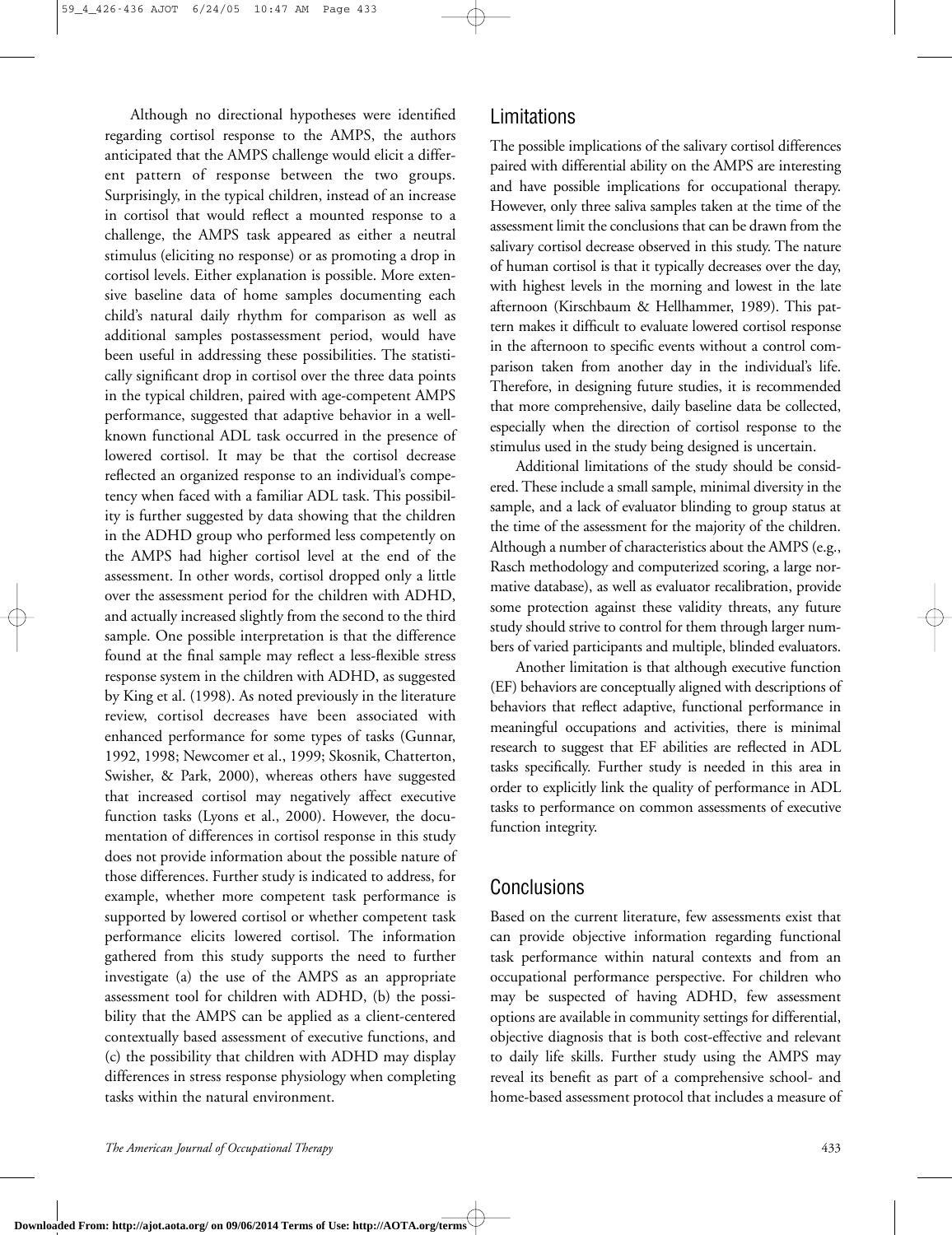functional performance as an essential part of diagnosing ADHD. As suggested earlier, comprehensive assessments that include functional ability are more likely to disentangle true problems with performance from a myriad of other factors that could produce behaviors that may be perceived by others as "attention disordered." Most importantly, occupational therapists are already in place in schools and clinics servicing children with ADHD and can be easily prepared to provide functional assessments based on the AMPS.

Finally, the inclusion of physiological measures such as salivary cortisol when investigating behavioral responses is appealing and shows promise in enhancing our understanding of internal substrates that support behavioral performance. This research is important to pursue since lowered cortisol with competent performance in meaningful, context-relevant and familiar tasks may introduce new information about the possible physiological implications of meaningful engagement in occupations. However, these are complex, dynamic systems that are currently not wellunderstood in any field. Additional studies that include physiological measures alongside behavioral measures may lead to a better understanding of the nature of these complex interrelationships as they relate to skill performance in context, an important contribution to not only occupational science, but other behavioral science fields as well.**▲**

### Acknowledgments

Many thanks to Heather Hutchinson, Patreece Marotti, Gina Bonito, Amy Wurster, Brianne Smith, Laura Poplaski, Keith Spencer, Kate McDonald, and especially Melissa Grafe and Rachel Mock, for their invaluable help in data collection and organization. Thanks also to University of New Hampshire (UNH) colleagues Christine Diaz, Alice Vosberg, Susan Merrill, Doug Simmons, and the AMPS International's Elizabeth Nelson and Brenda Merritt for wonderful help and support. Many thanks to Kimberley Lavalley and Dr Jerry Yeo (Dartmouth) for expert cortisol analyses. Anne Fisher, Lou Ann Griswold, Susan Pierce, Elizabeth Crepeau: Many thanks for your feedback on early drafts. A special thanks to Emma K. Adam for statistical advising. To Barbara P. Kresge: Thanks for support and thoughtful editing above and beyond friendship. Finally, we thank the wonderful families and children who were willing to give their time for research participation.

This research was funded, in part, by a UNH faculty development grant, a UNH faculty summer fellowship grant, and by a UNH Vice President Discretionary Research Award to S. Mulligan and B. P. White.

Preliminary results from this study were presented in May 2002 at the American Occupational Therapy Association's Annual Conference, Miami, Florida, and at the New Hampshire Occupational Therapy Association's Annual Conference in October 2002.

### References

- American Psychiatric Association. (1994). *Diagnostic and statistical manual of mental disorders* (4th ed.). Washington, DC: Author.
- Angold, A., Alaattin, E., Egger, H. L., & Costello, E. J. (2000). Stimulant treatment for children: A community perspective. *Journal of the American Academy of Child and Adolescent Psychiatry, 39*(8), 975–984.
- Arnold, L. E. (1997). NIMH collaborative multimodal treatment study of children with ADHD (MTA): Design, methodology, and protocol evolution. *Journal of Attention Disorders, 2*(3), 141–158.
- Barkley, R. A. (1997a). *ADHD and the nature of self control*. New York: Guilford.
- Barkley, R. A. (1997b). Behavioral inhibition, sustained attention, and executive functions: constructing a unifying theory of ADHD. *Psychological Bulletin, 121*(1), 65–94.
- Barkley, R. A. (1997c). *Defiant children: A clinician's manual for assessment and parent training*. New York: Guilford.
- Barkley, R. A. (1998). *Attention deficit/hyperactivity disorder: A handbook for diagnosis and treatment*. New York: Guilford.
- Bober, J. F., Weller, E. B., & Tait, A. (1988). Correlation of serum and salivary cortisol levels in prepubertal school-aged children. *Journal of the American Academy of Child & Adolescent Psychiatry, 27*(6), 748–750.
- Brown, M. B. (2000). Diagnosis and treatment of children and adolescents with attention-deficit/hyperactivity disorder. *Journal of Counseling and Development, 78*(2), 195–204.
- Brown, R. T., Freeman, W. S., Perrin, J. M., Stein, M. T., Amler, R. W., Feldman, H. M., et al. (2001). Prevalence and assessment of attention deficit/hyperactivity disorder in primary care settings. *Pediatrics, 107*(3), 43–53.
- Campbell, S. M. (2000). Attention-deficit/hyperactivity disorder: A developmental view. In A. L. Sameroff (Ed.), *Handbook of developmental psychopathology* (2nd ed., Vol. xxxi, pp. 383–401). New York: Kluwer Academic/Plenum.
- Campbell, S. M. (Ed.). (2000). *Handbook of developmental psychopathology* (Second ed.). New York: Kluwer Academic/ Plenum.
- Castellanos, F. X. (1997). Toward a pathophysiology of attentiondeficit/hyperactivity disorder. *Clinical Pediatrics, 36*, 381–393.
- Castellanos, F. X., Lee, P. P., Sharp, W., Jeffries, N. O., Greenstein, D. K., Clasen, L. S., et al. (2002). Developmental trajectories of brain volume abnormalities in children and adolescents with attention-deficit/hyperactivity disorder. *JAMA, 288*(14), 1740–1748.
- Committee on Quality Improvement and Subcommittee on Attention-Deficit/Hyperactivity Disorder, American Academy of Pediatrics: Clinical Practice Guideline. (2000). Diagnosis and evaluation of the child with attention-deficit/ hyperactivity disorder. *Pediatrics, 105*(5), 1158–1170.
- Costello, E. J., Angold, A., Burns, B. J., Erkanli, A., Stangl, D. K.,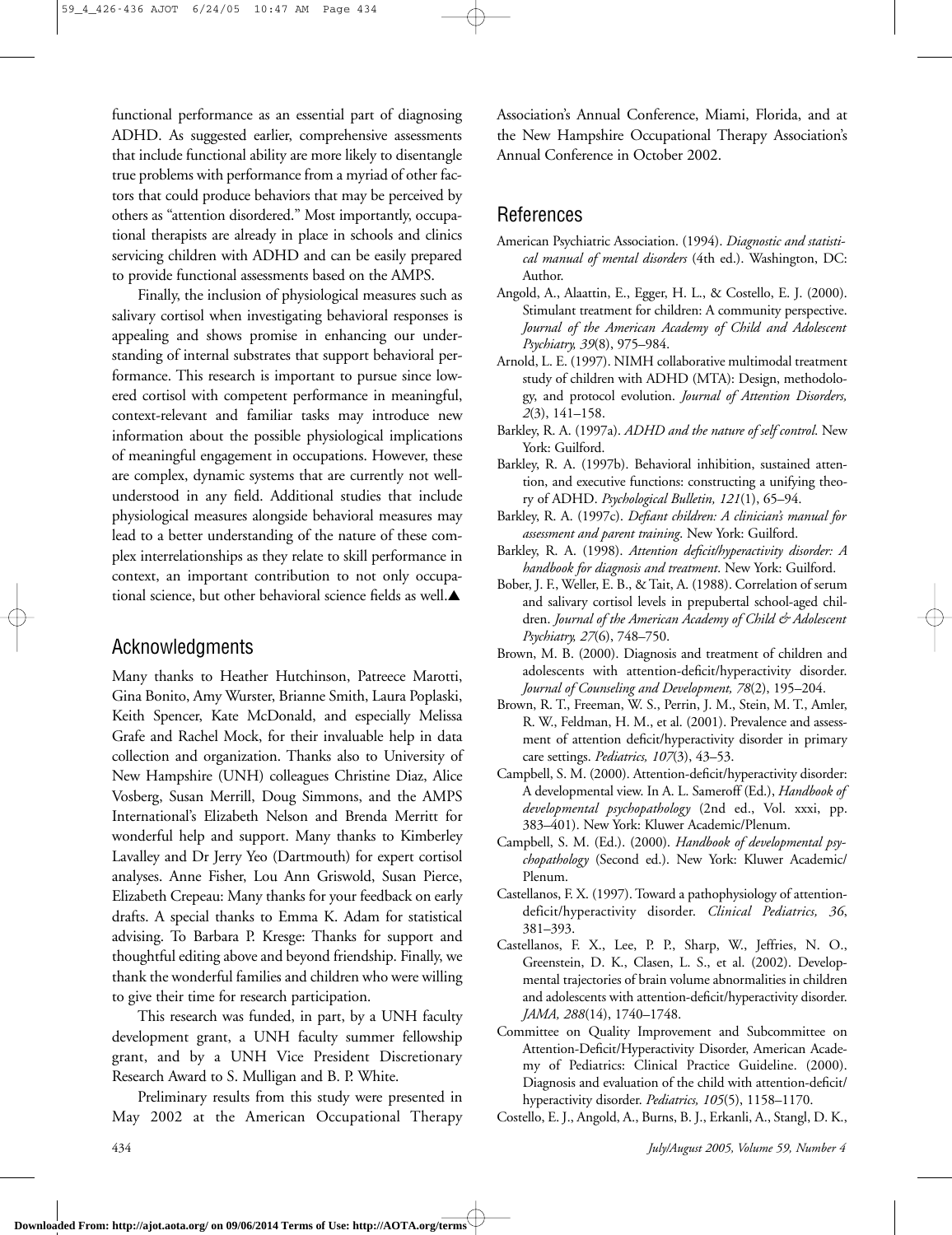& Tweed, D. L. (1996). The great Smokey Mountains Study of Youth: Goals, design, methods and the prevalence of DSM-III–R disorders. *Archives of General Psychiatry, 53*, 1137–1143.

- Darragh, A. R., Sample, P. L., & Fisher, A. G. (1998). Environment effect on functional task performance in adults with acquired brain injuries: Use of the Assessment of Motor and Process Skills. *Archives of Physical Medicine and Rehabilitation, 79,* 418–423.
- Dewey, D., Kaplan, B. J., Crawford, S. G., & Fisher, G. C. (2001). Predictive accuracy of the wide range assessment of memory and learning in children with attention deficit hyperactivity disorder and reading difficulties. *Developmental Neuropsychology, 19*(2), 173–189.
- Dexmethylphnidate—Novartis/Celgene. (2002). *Drugs R&D, 3*(4), 279–282.
- Diller, L. (1998). *Running on Ritalin*. New York: Bantam Doubleday Dell.
- Duran, L., & Fisher, A. G. (1999). Evaluation and intervention with executive functions Impairment. In C. Unsworth (Ed.), *Cognitive and perceptual dysfunction*. Philadelphia: F. A. Davis.
- Fisher, A. G. (2003a). *Assessment of Motor and Process Skills. Vol. 1: Development, standardization, and administration manual* (5th ed.). Fort Collins, CO: Three Star Press.
- Fisher, A. G. (2003b). *Assessment of Motor and Process Skills. Vol. 2: User manual* (5th ed.). Fort Collins, CO: Three Star Press.
- Fossey, E. (2001, September). Evaluating occupational performance using the Assessment of Motor and Process Skills (AMPS): A mental health practice perspective. *Mental Health: Special Interest Section Quarterly, 24,* 1–4.
- Goldstein, S., & Goldstein, M. (1998). *Managing attention deficit hyperactivity disorder in children*. New York: Wiley.
- Gordon, M., & Barkley, R. A. (1998). Tests and observational measures. In R. A. Barkley (Ed.), *Attention-deficit hyperactivity disorder: A handbook for diagnosis and treatment* (2nd ed., pp. 294–311). New York: Guilford.
- Grant, M. L., Ilai, D., Nussbaum, N. L., & Bigler, E. D. (1990). The relationship between continuous performance tasks and neuropsychological tests in children with attention-deficit/ hyperactivity disorder. *Journal of the American Academy of Child and Adolescent Psychiatry, 142*, 731–734.
- Gunnar, M. R. (1992). Reactivity of the hypothalamic-pituitaryadrenocortical system to stressors in normal infants and children. *Pediatrics, 90*(3), 491–497.
- Gunnar, M. R. (1998). Quality of early care and buffering of neuroendocrine stress reactions: Potential effects on the developing human brain. *Preventive Medicine, 27*(2), 208–211.
- Gunnar, M. R., & White, B. P. (2001). Salivary cortisol measures in infant and child assessment. In L. T. Singer & P. S. Zeskind (Eds.), *Biobehavioral Assessment of the Infant*. New York: Guilford.
- Hartman, M. L., Fisher, A. G., & Duran, L. (1999). Assessment of functional ability of people with Alzheimer's disease. *Scandinavian Journal of Occupational Therapy, 6,* 111–118*.*
- Hoagwood, K., Kelleher, K. J., Feil, M., & Comer, D. M. (2000). Treatment services for children with ADHD: A national perspective. *Journal of the American Academy of Child and Adolescent Psychiatry, 39*(2), 198–206.
- Holborow, P. L., & Berry, P. S. (1986). Hyperactivity and learning disabilities. *Journal of Learning Disabilities, 19,* 426–431.
- Jensen, P. S. (2000). Commentary: The NIH ADHD Consensus Statement: Win, lose, or draw? *Journal of the American Academy of Child and Adolescent Psychiatry, 39*(2), 194–197.
- Jensen, P. S. (2001). Findings from the NIMH Multimodal Treatment Study of ADHD (MTA): Implications and applications for primary care providers. *Journal of Developmental and Behavioral Pediatrics, 22*(1), 60–73.
- Kaneko, M., Hoshino, Y., Hashimoto, S., Okano, T., & Kumashiro, H. (1993). Hypothalamic-pituitary-adrenal axis function in children with attention deficit disorder. *Journal of Autism and Developmental Disorders, 23*(1), 59–65.
- Kempton, S., Vance, A., Maruff, P., Luk, E., Costin, J., & Pantelis, C. (1999). Executive function and attention deficit hyperactivity disorder: stimulant medication and better executive function performance in children. *Psychological Medicine, 29*(3), 527–538.
- King, J. A., Barkley, R. A., & Barrett, S. (1998). Attention deficit hyperactivity disorder and the stress response. *Society of Biological Psychiatry, 44*, 72–74.
- Kirschbaum, C., & Hellhammer, D. H. (1989). Salivary cortisol in psychobiological research: An overview. *Neuropsychobiology, 22*(3), 150–169.
- Larson, M. C., White, B. P., Cochran, A., Donzella, B., & Gunnar, M. (1998). Dampening of the cortisol response to handling at 3 months in human infants and its relation to sleep, circadian cortisol activity, and behavioral distress. *Developmental Psychobiology, 33,* 327–337.
- LeFever, G. B., Arcona, A. P., & Antonuccio, D. O. (2003). ADHD among American schoolchildren: Evidence of overdiagnosis and overuse of medication. *Scientific Review of Mental Health Practice, 2*(1), 49–60.
- LeFever, G. B., & Dawson, K. V. (1999). The extent of drug therapy for attention deficit hyperactivity disorder among children in public schools. *American Journal of Public Health, 89*(9), 1359–1365.
- Lupien, S., de Leon, de Santi, S., Convit, A., Tarshish, C., Nair, N. P., et al. (1998). Cortisol levels during human aging predict hippocampal atrophy and memory deficits. *Nature Neuroscience, 1*(4), 329–331.
- Lupien, S. J., Wilkinson, C. W., Briere, S., Menard, C., Ng Wing Kin, N. M., & Nair, N. P. (2002). The modulatory effects of corticosteroids on cognition studies in young human populations. *Psychoneuroendocrinology, 27*(3), 401–416.
- Lurie, S., & O'Quinn, A. (1991). Neuroendocrine responses to methylphenidate and d-amphetamine: Applications to attention deficit disorder. *Journal of Neuropsychiatry, 3*, 41–50.
- Lyons, D. M., Lopez, J. M., Yang, C., & Schatzberg, A. F. (2000). Stress-level cortisol treatment impairs inhibitory control of behavior in monkeys. *Journal of Neuroscience, 20*(20), 7816–7821.
- Maayan, R., Yoran-Hegesh, R., Strous, R., Nechmad, A., Averbuch, E., Weizman, A., et al. (2003). Three-month treatment course of methylphenidate increases levels of dehydoepiandrosterone (DHEA) and dehydroepiandrosteronesulfate (DHEA-S) in attention deficit hyperactivity disorder. *Neuropsychobiology, 48*(3), 111–115.
- Manly, T., Anderson, V., Nimmo-Smith, I., Turner, A., Watso, P.,